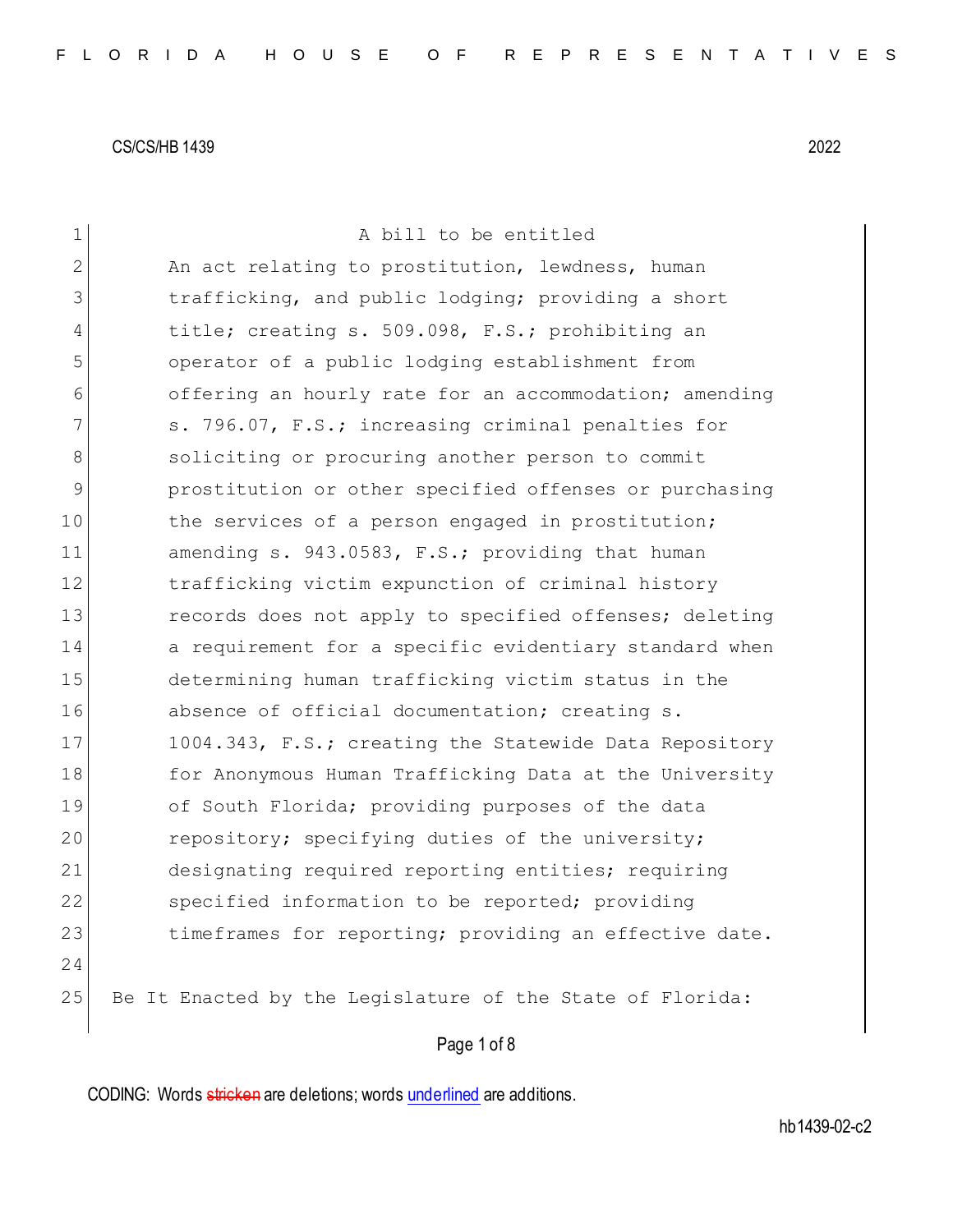| 26 |                                                                       |
|----|-----------------------------------------------------------------------|
| 27 | Section 1. This act may be cited as the "Human Trafficking            |
| 28 | Reduction Act."                                                       |
| 29 | Section 2. Section 509.098, Florida Statutes, is created              |
| 30 | to read:                                                              |
| 31 | 509.098 Prohibition of hourly rates. - An operator of a               |
| 32 | public lodging establishment may not offer an hourly rate for an      |
| 33 | accommodation.                                                        |
| 34 | Section 3. Paragraph (a) of subsection (5) of section                 |
| 35 | 796.07, Florida Statutes, is amended, and paragraphs (f) and (i)      |
| 36 | of subsection (2) of that section are republished, to read:           |
| 37 | 796.07 Prohibiting prostitution and related acts.-                    |
| 38 | It is unlawful:<br>(2)                                                |
| 39 | (f) To solicit, induce, entice, or procure another to                 |
| 40 | commit prostitution, lewdness, or assignation.                        |
| 41 | (i) To purchase the services of any person engaged in                 |
| 42 | prostitution.                                                         |
| 43 | (5) (a) A person who violates paragraph (2) (f) or paragraph          |
| 44 | $(2)(i)$ commits:                                                     |
| 45 | 1. A felony of the third misdemeanor of the first degree              |
| 46 | for a first violation, punishable as provided in s. 775.082, $\theta$ |
| 47 | s. 775.083, or s. 775.084.                                            |
| 48 | 2. A felony of the second third degree for a second                   |
| 49 | violation, punishable as provided in s. 775.082, s. 775.083, or       |
| 50 | s. 775.084.                                                           |
|    |                                                                       |

# Page 2 of 8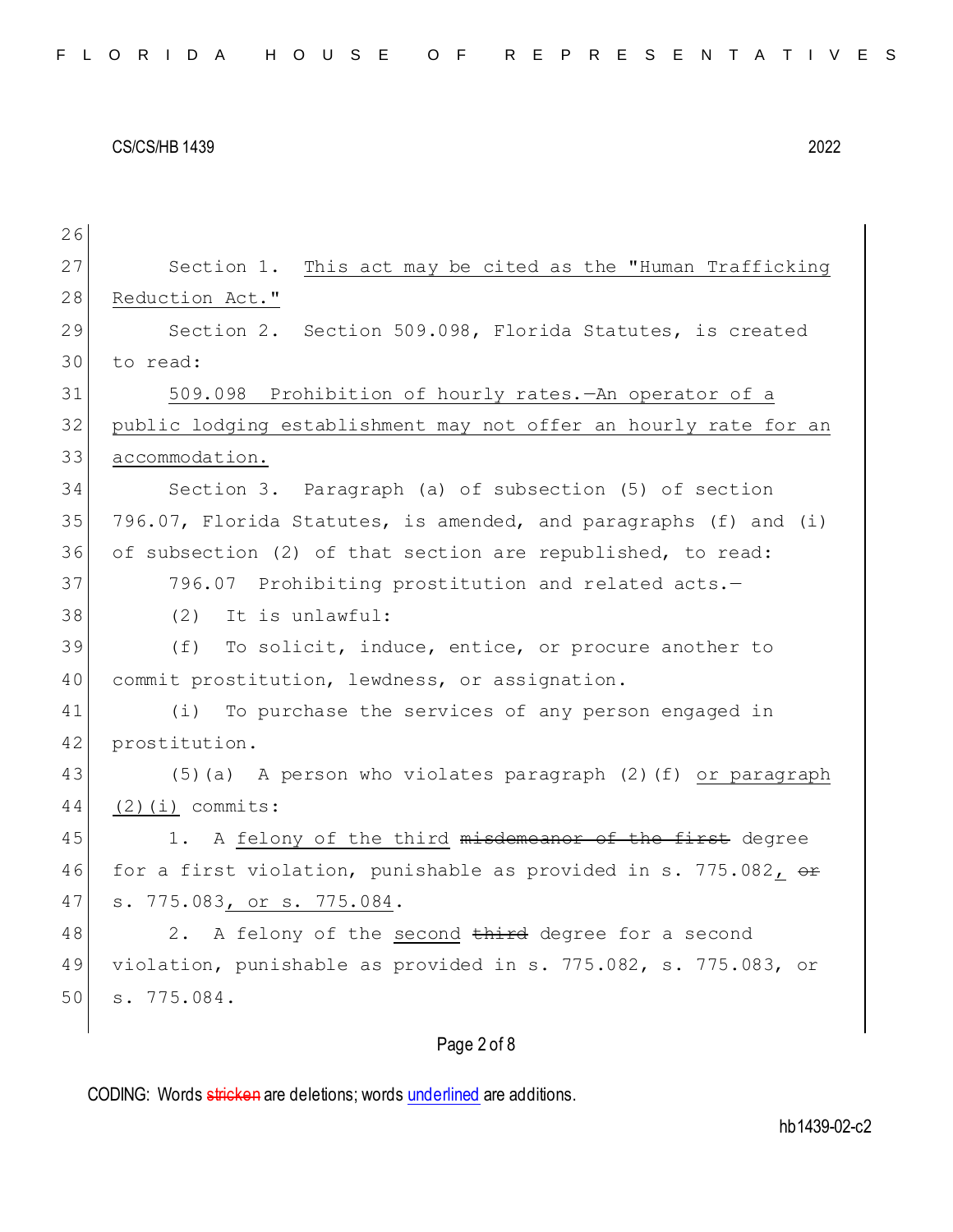51 3. A felony of the first second degree for a third or 52 subsequent violation, punishable as provided in s. 775.082, s. 53 775.083, or s. 775.084. 54 Section 4. Subsections (3) and (5) of section 943.0583, 55 Florida Statutes, are amended to read: 56 943.0583 Human trafficking victim expunction.— 57 (3)(a) Except as provided in paragraph (b), a person who 58 is a victim of human trafficking may petition for the expunction 59 of a criminal history record resulting from the arrest or filing 60 of charges for one or more offenses committed or reported to 61 have been committed while the person was a victim of human 62 trafficking, which offense was committed or reported to have 63 been committed as a part of the human trafficking scheme of 64 which the person was a victim or at the direction of an operator 65 of the scheme, including, but not limited to, violations under 66 chapters 796 and 847, without regard to the disposition of the 67 arrest or of any charges. 68 (b) However, This section does not apply to any offense 69 listed in s. 775.084(1)(b)1. if the defendant was found guilty 70 of, or pled guilty or nolo contendere to, any such offense. 71 (c) Determination of the petition under this section 72 should be by a preponderance of the evidence. A conviction 73 expunged under this section is deemed to have been vacated due 74 to a substantive defect in the underlying criminal proceedings.

## Page 3 of 8

75 If a person is adjudicated not guilty by reason of insanity or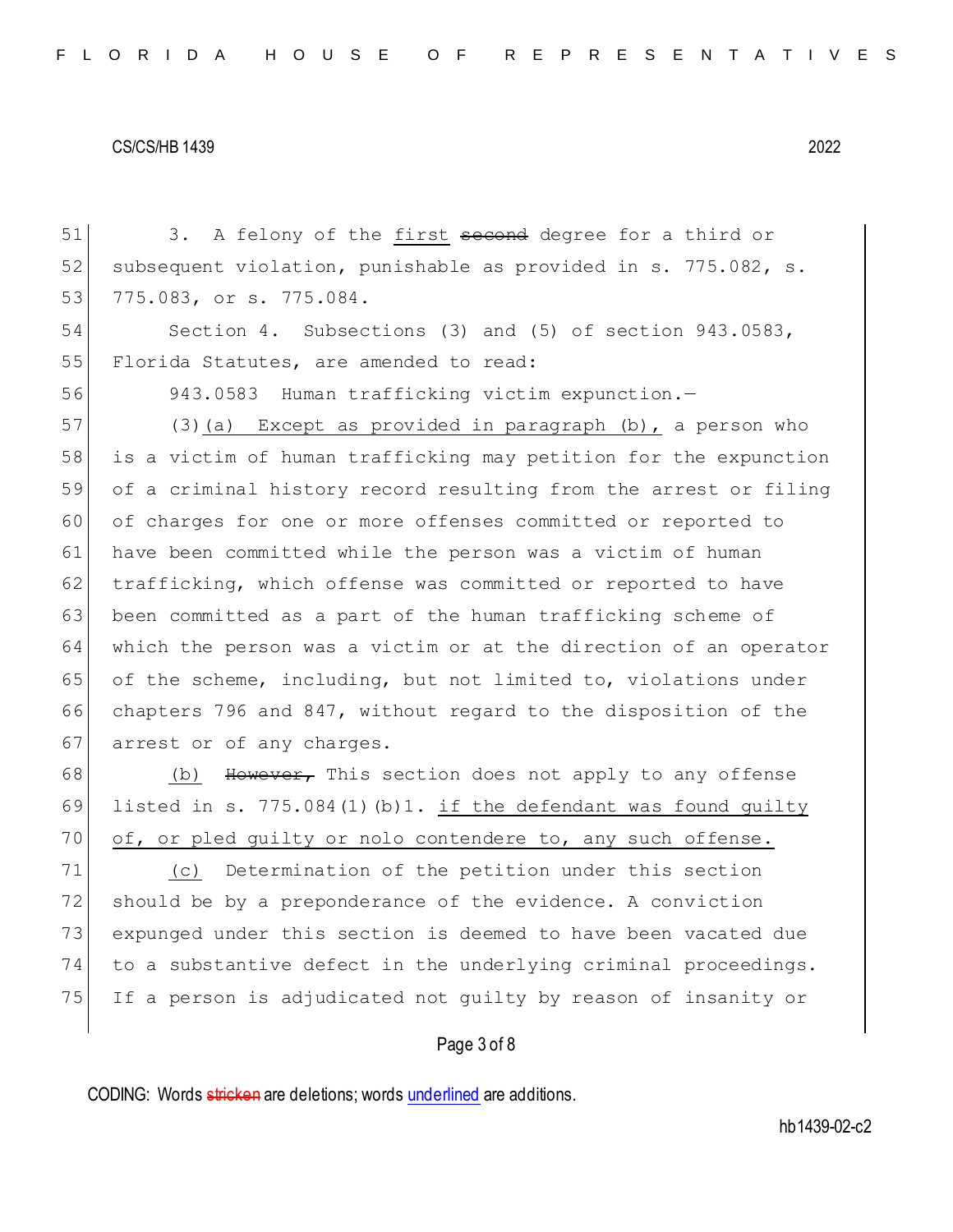76 is found to be incompetent to stand trial for any such charge, 77 the expunction of the criminal history record may not prevent 78 the entry of the judgment or finding in state and national 79 databases for use in determining eligibility to purchase or 80 | possess a firearm or to carry a concealed firearm, as authorized 81 in s. 790.065(2)(a)4.c. and 18 U.S.C. s. 922(t), nor shall it 82 prevent any governmental agency that is authorized by state or 83 federal law to determine eligibility to purchase or possess a 84 firearm or to carry a concealed firearm from accessing or using 85 the record of the judgment or finding in the course of such 86 agency's official duties.

87 (5) Official documentation of the victim's status creates 88 a presumption that his or her participation in the offense was a 89 result of having been a victim of human trafficking but is not 90 required for granting a petition under this section. A 91 determination made without such official documentation must be 92 made by a showing of clear and convincing evidence.

93 Section 5. Section 1004.343, Florida Statutes, is created 94 to read:

95 1004.343 Statewide Data Repository for Anonymous Human 96 Trafficking Data.-

97 (1) There is created the Statewide Data Repository for 98 Anonymous Human Trafficking Data. The repository shall be housed 99 in and operated by the University of South Florida Trafficking 100 in Persons - Risk to Resilience Lab.

## Page 4 of 8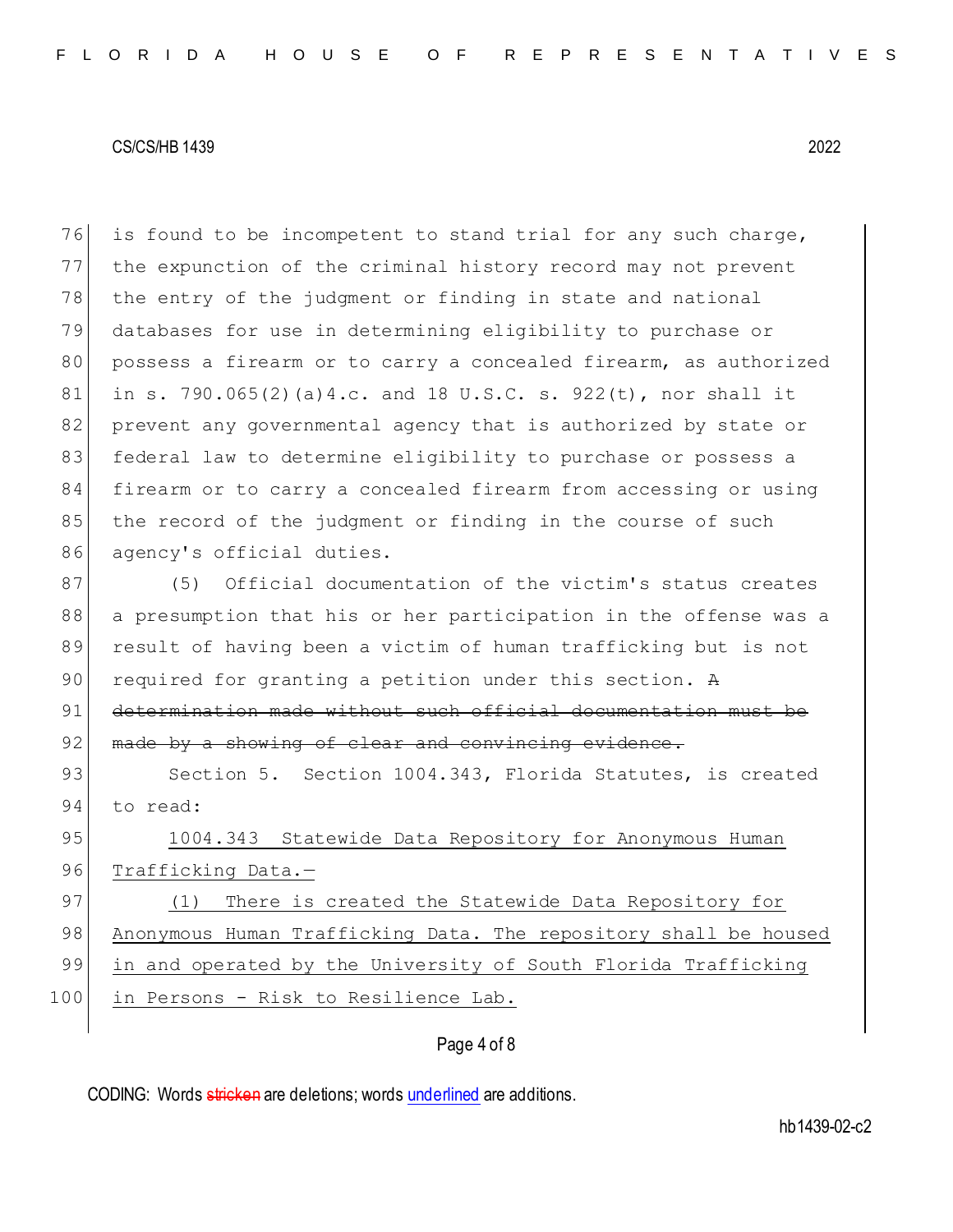| FLORIDA HOUSE OF REPRESENTATIVES |  |
|----------------------------------|--|
|----------------------------------|--|

| 101 | The Statewide Data Repository for Anonymous Human<br>(a)         |
|-----|------------------------------------------------------------------|
| 102 | Trafficking Data shall:                                          |
| 103 | 1. Collect and analyze anonymous human trafficking data to       |
| 104 | identify trends in human trafficking in the state over time.     |
| 105 | 2.<br>Evaluate the effectiveness of various state-funded         |
| 106 | initiatives to combat human trafficking to enable the state to   |
| 107 | make evidence-based decisions in funding future initiatives.     |
| 108 | 3. Disseminate relevant data to law enforcement agencies,        |
| 109 | state agencies, and other entities to assist in combatting human |
| 110 | trafficking and apprehending and prosecuting persons responsible |
| 111 | for conducting human trafficking.                                |
| 112 | 4. Evaluate the effectiveness of interventions and               |
| 113 | services provided to assist human trafficking victims.           |
| 114 | The University of South Florida Trafficking in Persons<br>(b)    |
| 115 | - Risk to Resilience Lab shall:                                  |
| 116 | Design, operate, maintain, and protect the integrity of<br>1.    |
| 117 | the Statewide Data Repository for Anonymous Human Trafficking    |
| 118 | Data.                                                            |
| 119 | Design, in consultation with the Department of Law<br>2.         |
| 120 | Enforcement and other law enforcement partners, and launch a     |
| 121 | user-friendly system for efficiently reporting anonymous human   |
| 122 | trafficking data to the Statewide Data Repository for Anonymous  |
| 123 | Human Trafficking Data at no additional cost to reporting        |
| 124 | entities.                                                        |
| 125 | Analyze anonymous human trafficking data to identify<br>3.       |
|     | Page 5 of 8                                                      |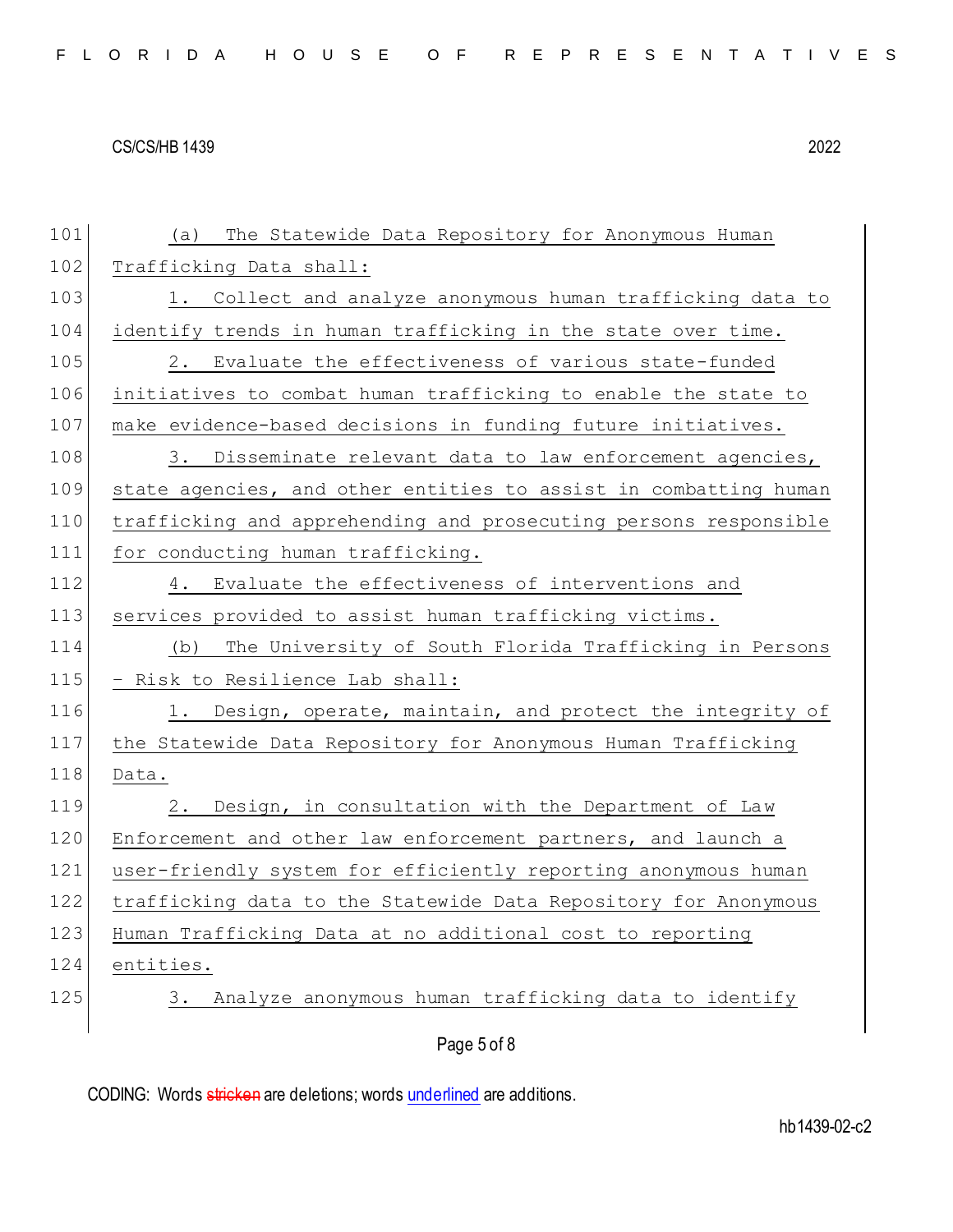| 126 | initiatives and interventions that are effective in combatting   |
|-----|------------------------------------------------------------------|
| 127 | human trafficking, apprehending and prosecuting persons          |
| 128 | responsible for conducting human trafficking, and assisting      |
| 129 | human trafficking victims.                                       |
| 130 | 4. Work with law enforcement agencies and state agencies         |
| 131 | to report data on human trafficking investigations and           |
| 132 | prosecutions which can aid such agencies in combatting human     |
| 133 | trafficking and apprehending and prosecuting persons responsible |
| 134 | for conducting human trafficking.                                |
| 135 | (2)(a) Except as provided in paragraph (b), the following        |
| 136 | agencies and entities shall report anonymous human trafficking   |
| 137 | data required under this section:                                |
| 138 | 1. Law enforcement agencies operating with state or local        |
| 139 | government tax proceeds, including, but not limited to,          |
| 140 | municipal police departments, county sheriffs, and state         |
| 141 | attorneys.                                                       |
| 142 | The Department of Law Enforcement and any other state<br>2.      |
| 143 | agency that holds data related to human trafficking.             |
| 144 | 3. Service providers and other nongovernmental                   |
| 145 | organizations that serve human trafficking victims and receive   |
| 146 | state or federal funding for such purpose.                       |
| 147 | A required reporting entity that submits the data<br>(b)         |
| 148 | required under subsection (3) to the Department of Law           |
| 149 | Enforcement's Uniform Crime Report system or Florida Incident-   |
| 150 | Based Reporting System may, but is not required to, submit any   |
|     |                                                                  |

# Page 6 of 8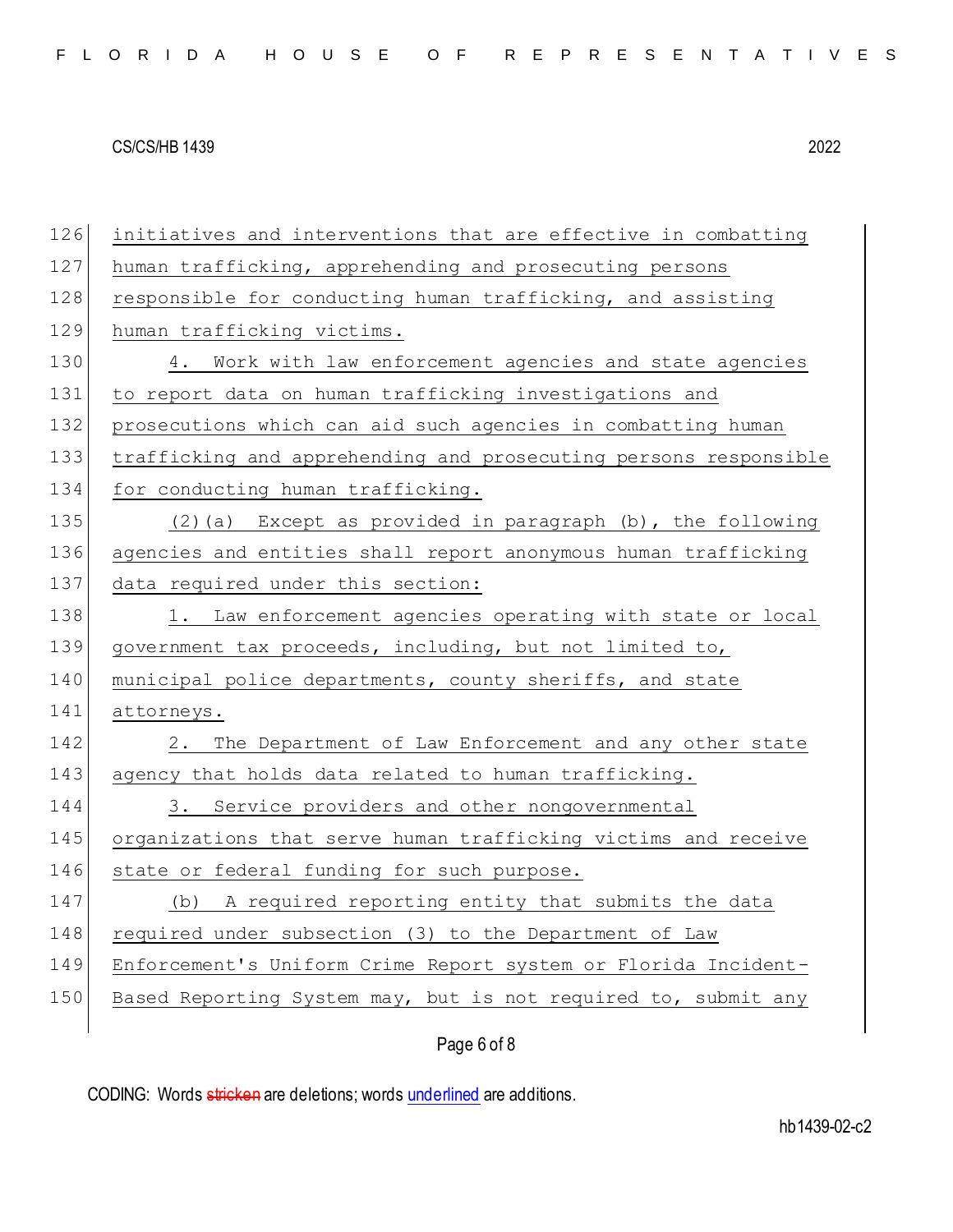| 151 | additional data to the Statewide Data Repository for Anonymous   |
|-----|------------------------------------------------------------------|
| 152 | Human Trafficking Data. The Department of Law Enforcement shall  |
| 153 | report to the Statewide Data Repository for Anonymous Human      |
| 154 | Trafficking Data, at least quarterly, the data required under    |
| 155 | subsection (3) that has been reported by a required reporting    |
| 156 | entity to the department.                                        |
| 157 | (3) A required reporting entity shall submit the following       |
| 158 | data to the Statewide Data Repository for Anonymous Human        |
| 159 | Trafficking Data unless such entity is exempt from the reporting |
| 160 | requirement under paragraph (2)(b):                              |
| 161 | The alleged human trafficking offense that was<br>(a)            |
| 162 | investigated or prosecuted and a description of the alleged      |
| 163 | prohibited conduct.                                              |
| 164 | The age, gender, and race or ethnicity of each suspect<br>(b)    |
| 165 | or defendant and victim.                                         |
| 166 | The date, time, and location of the alleged offense.<br>(C)      |
| 167 | The type of human trafficking involved, whether for<br>(d)       |
| 168 | labor or services or commercial sexual activity.                 |
| 169 | (e) Any other alleged offense related to the human               |
| 170 | trafficking offense that was investigated or prosecuted.         |
| 171 | Information regarding any victim services organization<br>(f)    |
| 172 | or related program to which the victim was referred, if          |
| 173 | available.                                                       |
| 174 | The disposition of the investigation or prosecution,<br>(g)      |
| 175 | regardless of the manner of disposition.                         |
|     | Page 7 of 8                                                      |